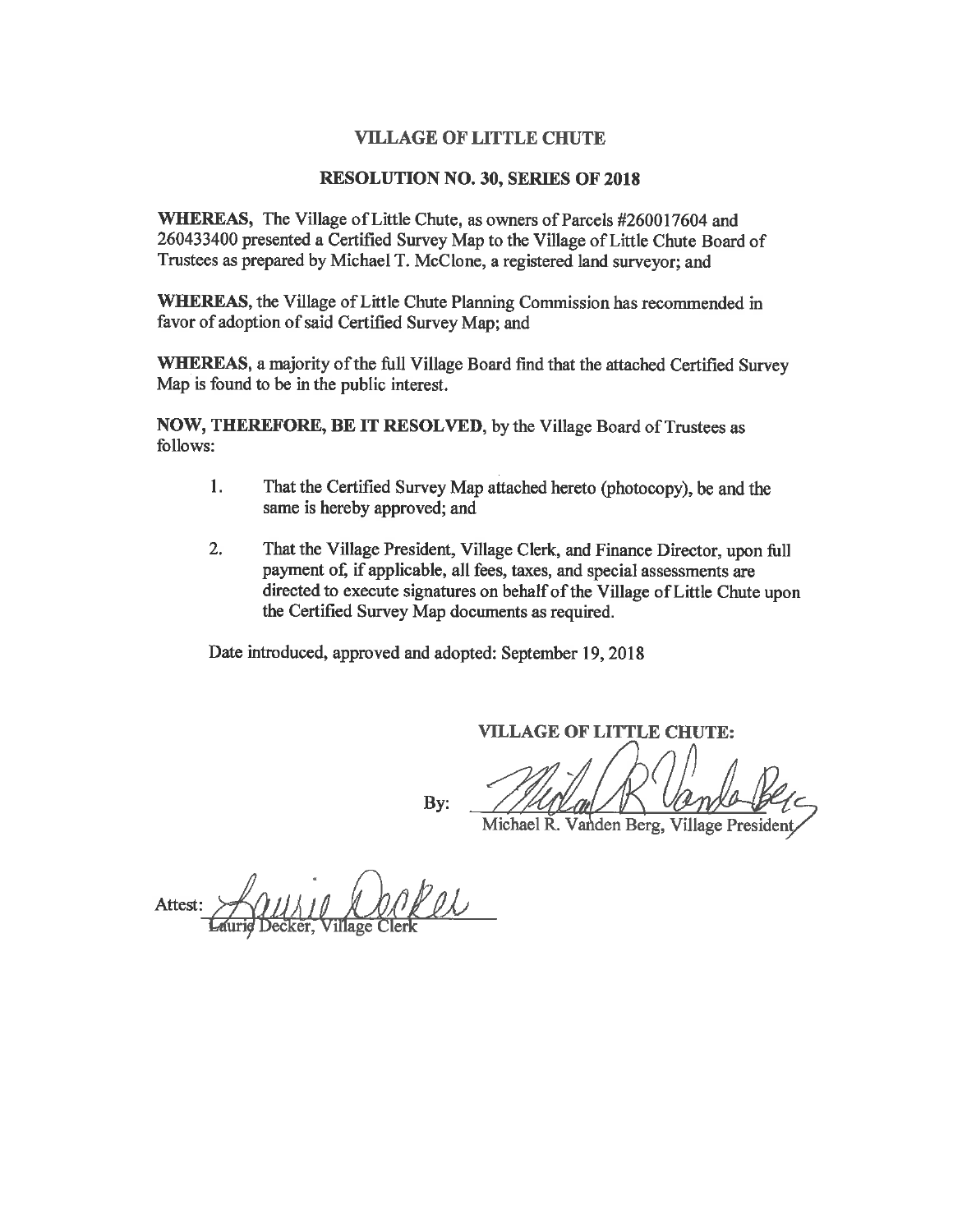Recorded

October 03, <sup>2018</sup> 2:52 PM

## OUTAGAMIE COUNTY SARAH R VAN CAMP

SHEET <sup>1</sup> OF 3

Fee Amount: 830.00 Total Pages: <sup>3</sup>

# CERTIFIED SURVEY MAP No.  $\frac{\eta \psi \chi_0}{\psi \chi_0}$  sheet 1 of 3

PART OF THE SOUTH 1/2 OF THE NORTHEAST 1/4 OF THE SOUTHEAST 1/4, AND ALL OF LOT <sup>2</sup> OF CERTIFIED SURVEY MAP <sup>7262</sup> AS RECORDED IN VOLUME 43 OF MAPS ON PAGE 7262 AS DOCUMENT 2085589, BEING A PART OF THE NORTHEAST 1/4 OF THE SOUTHEAST 1/4, AND A PART OF THE SOUTHEAST 1/4 OF THE SOUTHEAST 1/4, SECTION 9, TOWNSHIP <sup>21</sup> NORTH, RANGE 18 EAST, VILLAGE OF LITTLE CHUTE, OUTAGAMIE COUNY, WISCONSIN.

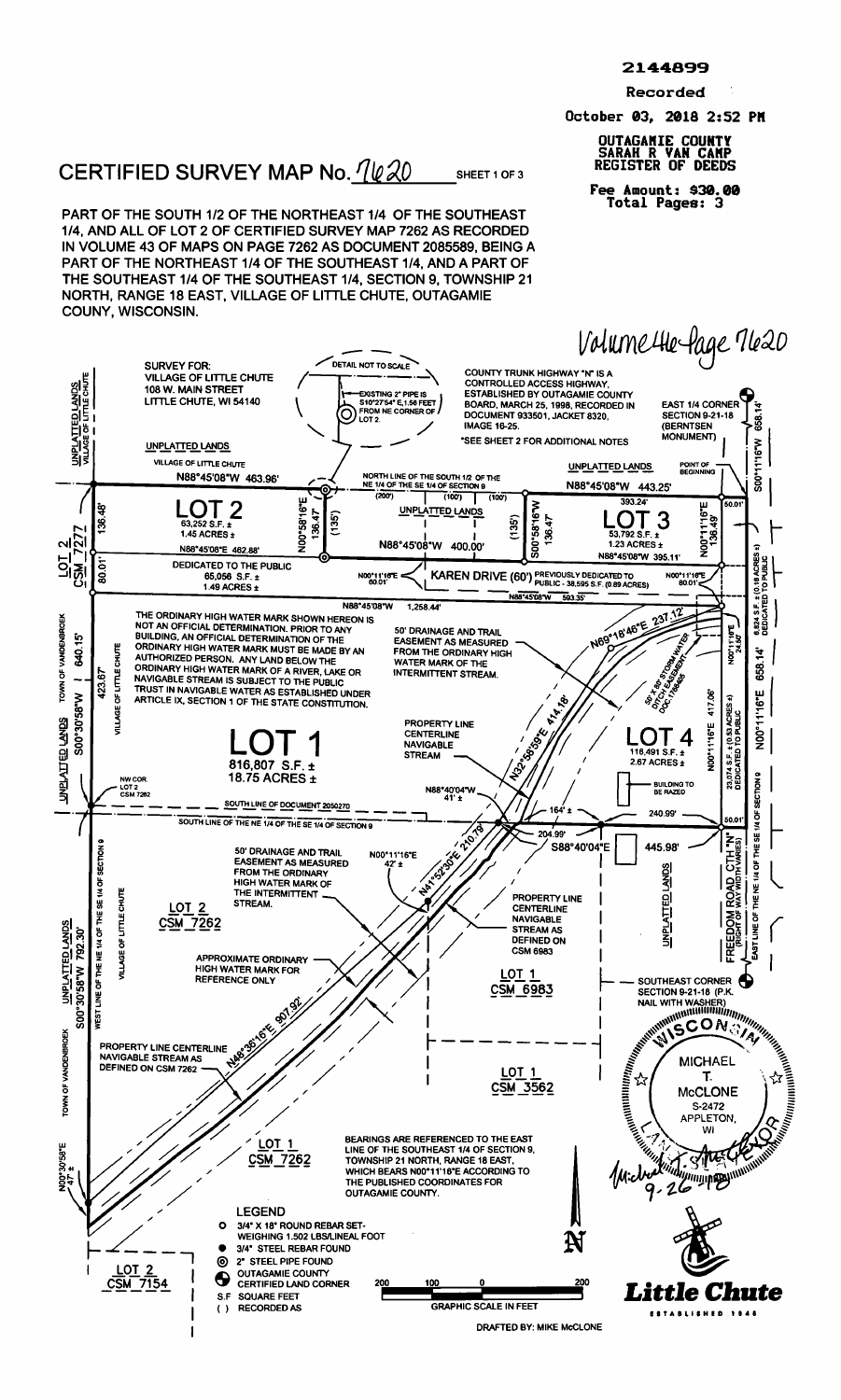# CERTIFIED SURVEY MAP No.  $7620$

SHEET 2 OF 3

PART OF THE SOUTH 1/2 OF THE NORTHEAST 1/4 OF THE SOUTHEAST 1/4, AND ALL OF LOT <sup>2</sup> OF CERTIFIED SURVEY MAP <sup>7262</sup> AS RECORDED IN VOLUME 43 OF MAPS ON PAGE 7262 AS DOCUMENT 2085589, BEING A PART OF THE NORTHEAST 1/4 OF THE SOUTHEAST 1/4, AND A PART OF THE SOUTHEAST 1/4 OF THE SOUTHEAST 1/4, SECTION 9, TOWNSHIP <sup>21</sup> NORTH, RANGE 18 EAST, VILLAGE OF LITTLE CHUTE, OUTAGAMIE COUNY, WISCONSIN.

#### SURVEYOR'S CERTIFICATE

I, Michael T. McClone, Wisconsin Professional Land Surveyor 2472, certify that <sup>I</sup> have surveyed, divided, combined and mapped all of Lot 2, Certified Survey Map 7262, and part of the South 1/2 of the Northeast 1/4 of the Southeast 1/4, Section 9, Township <sup>21</sup> North, Range <sup>18</sup> East, Village of Little Chute, Outagamie County, Wisconsin. Bounded and described as follows: and mapped an or Eur 2, Certified Survey wap 7202, and part of the South 172 or the Northeast 174 of the Southeast<br>1/4, Section 9, Township 21 North, Range 18 East, Village of Little Chute, Outagamie County, Wisconsin. Bou

line of the South 1/2 of said Northeast 1/4, 50.01 feet, to the West right of way of Freedom Road; Thence continuing Commencing at the East 1/4 corner of said Section 9; Thence S00°11'16"W, along the East line of the Northeast 1/4<br>of the Southeast 1/4 of said Section 9, 658.14 feet to the Point of Beginning; Thence N88°45'08"W, along the Commencing at the East 1/4 comer of said Section 9; Thence S00°11'16"W, along the East line of the Northeast 1/4<br>of the Southeast 1/4 of said Section 9, 658.14 feet to the Point of Beginning; Thence N88°45'08"W, along the N88°45'08"W along said North line, 393.24 feet; Thence S00°58'16"W, 136.47 feet, to the North right of way of Karen<br>Drive; Thence N88°45'08"W, along said North right of way, 400.00 feet to an existing 2" pipe; Thence N00°5 Certified Survey Map 7277; Thence S00°30'58"W, along said East line, 640.15 feet to the Northwest corner of Lot 2, 136.47 feet to said North line, Thence N88°45'08"W, along said North line, 463.96 feet to the East line of Lot 2,<br>Certified Survey Map 7277; Thence S00°30'58"W, along said East line, 640.15 feet to the Northwest corner of feet to the start of a meander line of the centerline of an intermittent navigable stream, as shown on said CSM 7262,<br>said point bears N00°30'58"E a distance of 47 feet, more or less, from said centerline; Thence N48°36'16 feet to the start of a meander line of the centerline of an intermittent navigable stream, as shown on said CSM 7262<br>said point bears N00°30'58"E a distance of 47 feet, more or less, from said centerline; Thence N48°36'16E Lot 1, Certified Survey Map 6983, a distance of 42 feet, more or less, from said centerline; Thence N41°52'30"E,<br>210.79 feet to a meander comer on the South line of the Northeast 1/4 of the Southeast 1/4 of Section 9, whic Lot 1, Certified Survey Map 6983, a distance of 42 feet, more or less, from said centerline; Thence N41°52'30"E,<br>210.79 feet to a meander corner on the South line of the Northeast 1/4 of the Southeast 1/4 of Section 9, whi 210.79 feet to a meander corner on the South line of the Northeast 1/4 of the Southeast 1/4 of Section 9, which bear<br>N88°40'04"W a distance of 41 feet, more or less, from said centerline; Thence S88°40'04"E, along said Sou R88°40'04"W a distance of 41 feet, more or less, from said centerline; Thence S88°40'04"E, along said South line,<br>445.98 feet to the West right of way of Freedom Road; Thence continuing S88°40'04"E along said South line, 5 line, 658.14 feet to the Point of Beginning. Including all of that land lying between the above described meander line and the centerline of the intermittent navigable stream bounded by the extension of the respective lines of the above described parcel to said centerline, reserving the Westerly portion of Freedom Road as presently used for road purposes. Described land contains 1,183,894 Square Feet (27.18 acres), more or less. Subject to all easements and restrictions of record.

<sup>I</sup> further certify that <sup>I</sup> have made this survey under the direction of the Owner(s) of said land and that this map is <sup>a</sup> correct representation of the exterior boundary lines of the land surveyed, divided and combined, and that <sup>I</sup> have fully complied with Section 236.34 of the Wisconsin Statues and the Village of Little Chute Subdivision Ordinance.

Michael T. W. Chan 9-26-18

Village of Little Chute  $\frac{1}{2}$   $\sqrt[3]{\frac{1}{2}}$  McCLONE 108 W. Main Street Little Chute, WI 54140 (920) 423-3862



#### NOTES:

OL THIS CSM INCLUDES THE FOLLOWING TAX PARCELS: 260-0176-24 AND 260-4334-00.

- THE PROPERTY OWNER OF RECORD IS THE VILLAGE OF LITTLE CHUTE.
- THIS PROPERTY IS CONTAINED WHOLLY WITHIN'LANDS DESCRIBED IN DOCUMENTS 2050270 AND 2085589.
- THE PROPERTY OWNER OF RECORD IS THE VILLAGE OF LITTLE CHUTE.<br>THIS PROPERTY IS CONTAINED WHOLLY WITHIN LANDS DESCRIBED IN DOCUMENTS 2050270 AND 2085589.<br>FREEDOM ROAD (CTH "N") RECORD DOCUMENTS: VOLUME 502, PAGE 111; JACKET THIS PROPERTY IS CONTAINED WHOLLY WITHIN LANDS DESCRIBED IN DOCOMENTS 2050270 AND 2065569.<br>FREEDOM ROAD (CTH "N") RECORD DOCUMENTS: VOLUME 552, PAGE 111; JACKET 17347, IMAGE 38; OMNNI ROW PLAT,<br>KAREN DRIVE RECORD DOCUMENTS

 $m$ 

- PRIOR TO CONSTRUCTION, CONTACT WISCONSIN DEPARTMENT OF NATURAL RESOURCES TO DETERMINE NAVIGABILITY OF INTERMITTENT WATERWAY AND LOCATION OF ORDINARY HIGH WATER. FUTURE DEVELOPMENT OF LOTS <sup>1</sup> AND 4 MAY REQUIRE A
- WETLAND DELINEATION DUE TO PRESENCE OF HYDRAULIC SOILS.